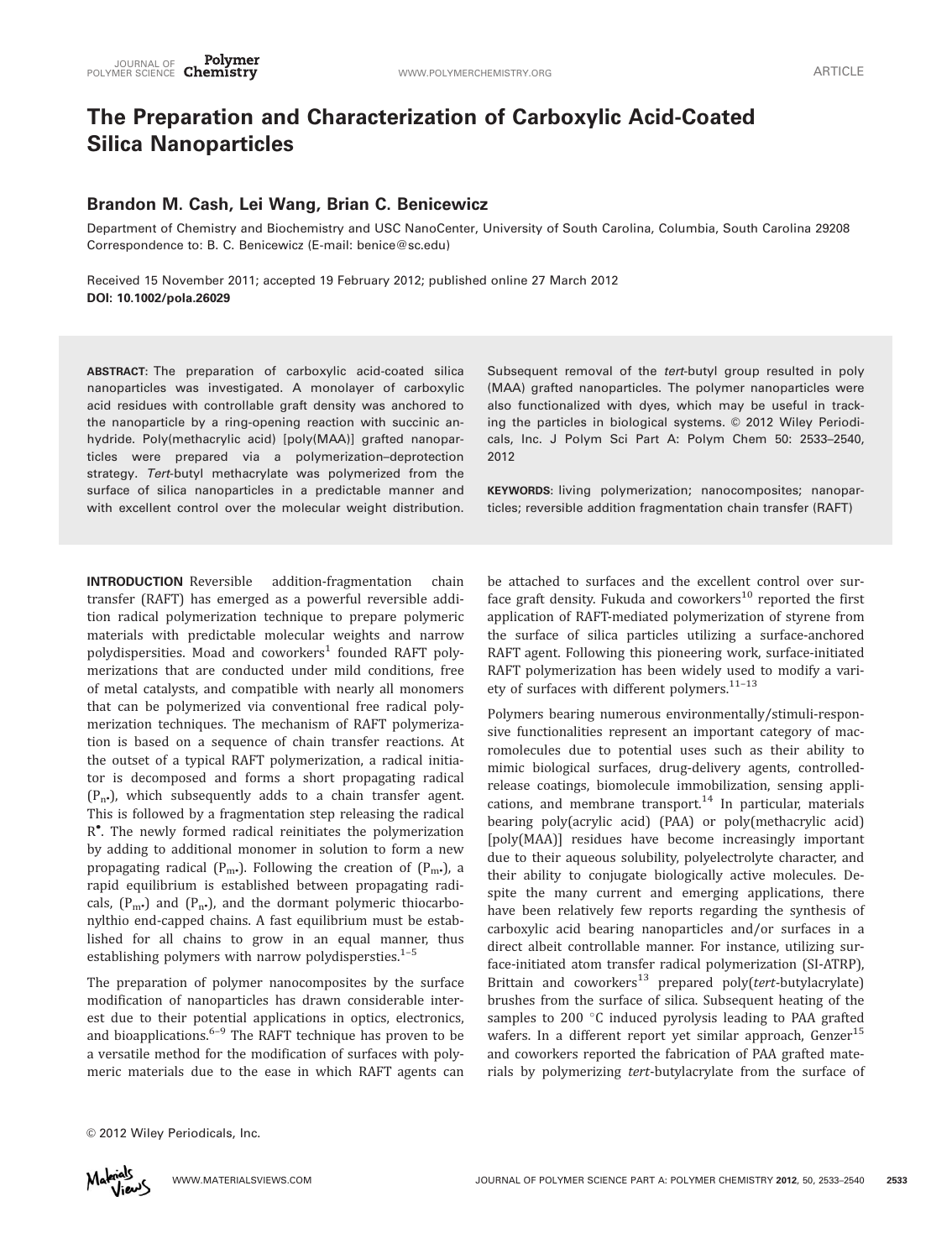silicon wafers utilizing SI-ATRP followed by dilute acid hydrolysis of the tert-butyl ester. In an effort to engineer environmentally responsive nanoparticles, Zhao and coworkers synthesized mixed homopolymer brushes via a sequential ATRP polymerization of tert-butylacrylate and nitroxidemediated radical polymerization of styrene from the surface of a nanoparticle modified with a Y-initiator. Removal of the tert-butyl groups using iodotrimethylsilane (TMSI) resulted in environmentally responsive amphiphilic silica nanoparticles.<sup>16</sup> In a direct approach for the fabrication of PAA grafted from the surface of nanoparticles, Charpentier and coworkers<sup>17</sup> functionalized TiO<sub>2</sub> nanoparticles with a carboxylic acid-functionalized RAFT agent followed by polymerization with acrylic acid. Inoue et  $al^{18}$  prepared poly(6-(acrylamide)hexanoic acid grafted silica nanoparticles that flocculated at lower pHs because of the hydrophobic interactions of the pendant chains but could be dispersed at higher pHs because of the electrostatic repulsion of the carboxylate ions.

Resistant microbial infections in the form of bacterial biofilms have become wide spread with an ever-increasing mortality rate.<sup>19</sup> Biofilm infections are significantly more difficult to treat using traditional therapies due to a protective barrier that defends the bacterial cells from antibiotics. Furthermore, biofilm infections have the ability to coordinate their metabolic activity using a communication method called quorum sensing. This method of communication allows the bacterial cells to operate, communicate, and function as a group rather than single bacterial cells. Most importantly, antibiotic resistance genes can be rapidly transferred to other cells leading to an overall enhanced antibiotic resistance.20–23

Although antibiotics bound to nanoparticles have been utilized to efficiently kill bacteria in liquid cultures, this type of drug-delivery method has not been extensively investigated for the treatment of biofilm-mediated microbial infections.24,25 Preliminary investigations have shown that a low density of antibiotics nonspecifically bound to nanoparticles via sulfate or carboxyl groups is more efficient at killing bacteria than antibiotics administered in solution. In addition to the increased efficacy of the bound antibiotics, nanoparticles coated with carboxyl groups readily penetrated biofilms up to 50  $\mu$ m over a 24-h period. Based on these observations, engineering a nanoparticle with a controllable density of carboxyl groups capable of binding nonspecifically to antibiotics would enhance the ability to study and combat biofilmrelated infections. Herein, we describe our efforts in preparing functional silica nanoparticles bearing various densities of carboxylic acid residues to expand the scope of engineering surface-modified nanoparticles for such applications via surface-initiated RAFT polymerizations, and postmodifications of these polymers.



SCHEME 1 Preparation of carboxylic-coated silica nanoparticles.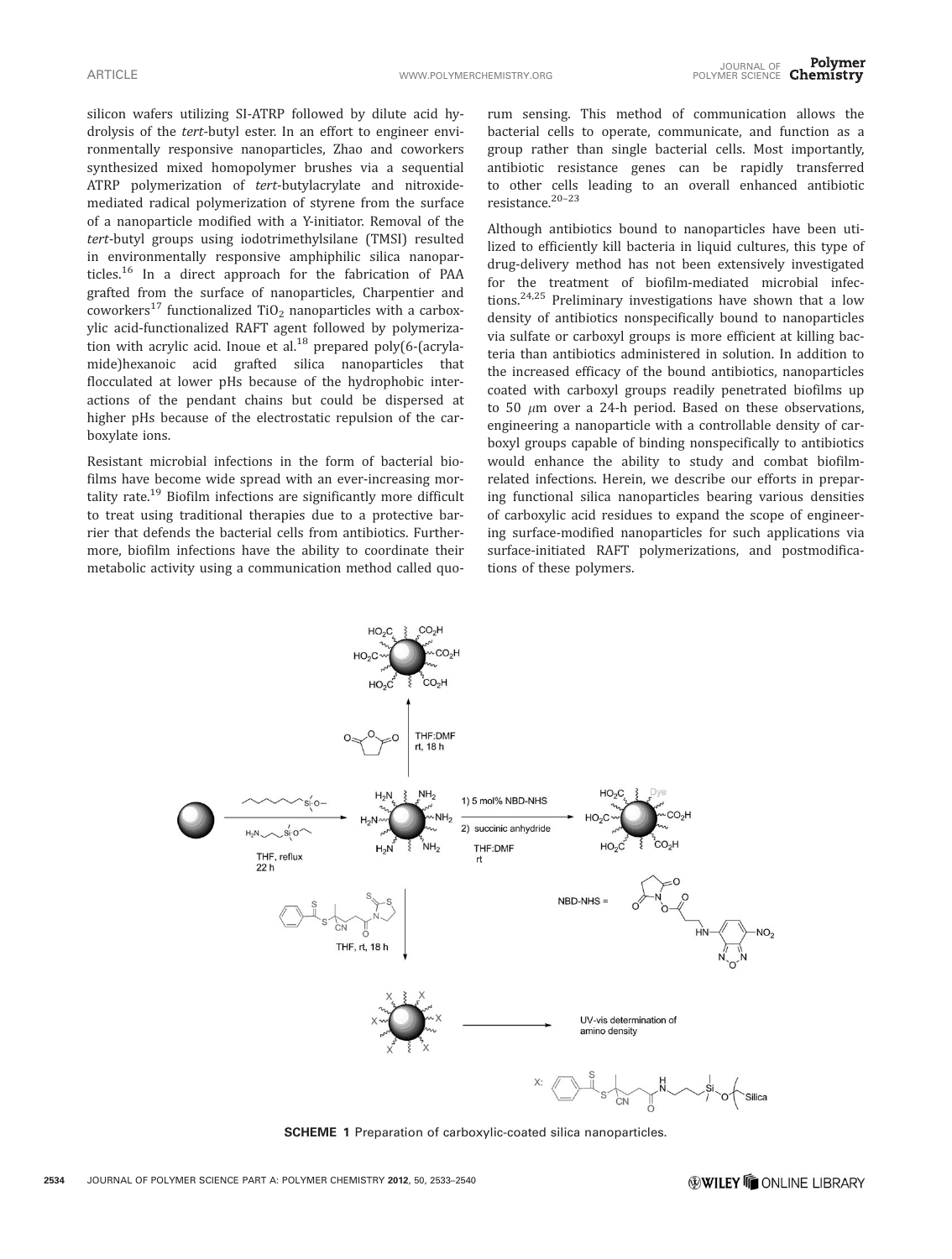

# RESULTS AND DISCUSSION

Silica nanoparticle surfaces bearing a thin monolayer of carboxylic acid residues were fabricated via a two-step procedure. Various densities of amine-functionalized nanoparticles ranging from 183 to 27  $\mu$ mol/g were prepared according to the literature.<sup>26</sup> Briefly, commercially available silica nanoparticles (16–20 nm diameter, 30% in MEK) were treated with various feed ratios of octyl silane and amino silanes. The amine graft density was calculated by treating an aliquot of the amino-modified particles with excess activated 4-cyanopentanoic acid dithiobenzoate (CPDB) to ensure complete conversion of the amines followed by subsequent UV–vis analysis (Scheme 1).

Using a modified but similar procedure developed by Liu and coworkers, carboxyl groups were quantitatively introduced onto the nanoparticles by a ring-opening reaction of the amine-modified particles with succinic anhydride. The ring-opening reaction was monitored by the addition of salicylaldehyde to an aliquot of the reaction in progress. Unreacted amine-functionalized particles gave an immediate yellow color, whereas completely reacted particles remained colorless following treatment with salicylaldehyde. $27$ 

The resulting carboxylic acid-coated nanoparticles contain a large number of carboxy residues (100–1000—COOH/particle) and demonstrated increased solubility in alcoholic and/ or aqueous media. Thermogravimetric analysis (TGA) of the modified particles confirmed the addition of organic groups after each reaction and was consistent with the UV analysis [Fig. 1(a)]. The FTIR spectrum of the carboxylic acid modified versus bare silica nanoparticles further demonstrated the modifications to the nanoparticles. As illustrated in Figure 1(b), characteristic absorption bands ascribed to the added carbonyl groups were evident at  $1721.9 \text{ cm}^{-1}$  and agrees with previous results from the literature.<sup>28</sup>

Using nanoparticles with precisely determined amine graft densities, bifunctional particles were easily prepared and further demonstrated the utility of the amine-functionalized particles. Dye-labeled carboxylic-coated nanoparticles were prepared by initially allowing the amine-coated particles to react with a submolar amount, 5 mol % relative to the amines, of activated nitrobenzofurazan derivative followed by an excess of succinic anhydride. $29$  This protocol yields bifunctional particles labeled with a smaller percentage of fluorescent tags relative to carboxylic acid groups (Scheme 1). The amount of dye covalently bound to the nanoparticle surface was determined quantitatively by comparing the absorbance at 326 nm for the dye-modified particles to a standard UV–vis absorption curve prepared from known amounts of free dye. The dye-labeled carboxylic acid-coated nanoparticle solution (in ethanol) is yellow and transparent (Fig. 2). These labeled particles may be useful for monitoring the presence and movement of particles, particularly for biological applications.

#### Surface-Initiated RAFT Polymerization

The direct polymerization of MAA has been reported previously by a few groups in both organic solvents and water or



FIGURE 1 TGAs of bare  $SiO<sub>2</sub>$  nanoparticles (solid line), amino $coated SiO<sub>2</sub> nanoparticles (dashed line), and carboxylic acid$  $SiO<sub>2</sub>$ -coated nanoparticles (dotted line); (b) FTIR (thin film) of bare  $SiO<sub>2</sub>$  nanoparticles (dashed line) and carboxylic acidcoated nanoparticles (solid line).

mixed organic/aqueous solvents. $30-34$  In this work, we chose to develop an organic solvent-based approach using a blocked MAA monomer, tert-butyl methacrylate (tBuMA), to utilize standard organic solvent-based GPC methods for molecular weight measurement, and to avoid either high or low pH environments in aqueous polymerization media, which might result in cleavage of the chains from the nanoparticle surface.

CPDB-anchored silica nanoparticles were prepared according to previous literature protocols and had a surface density of 22.04  $\mu$ mol/g, which is equivalent to 0.093 chains/nm<sup>2.28</sup> . The surface-initiated RAFT polymerization of tBuMA was conducted at  $60 °C$  utilizing AIBN as the radical initiator. A high ratio of surface-anchored CPDB to AIBN (10:1) was used to minimize free polymer from forming in solution. The surface graft polymerizations of tBuMA were conducted under dilute conditions in tetrahydrofuran (THF) containing a small percentage of anisole to easily monitor monomer

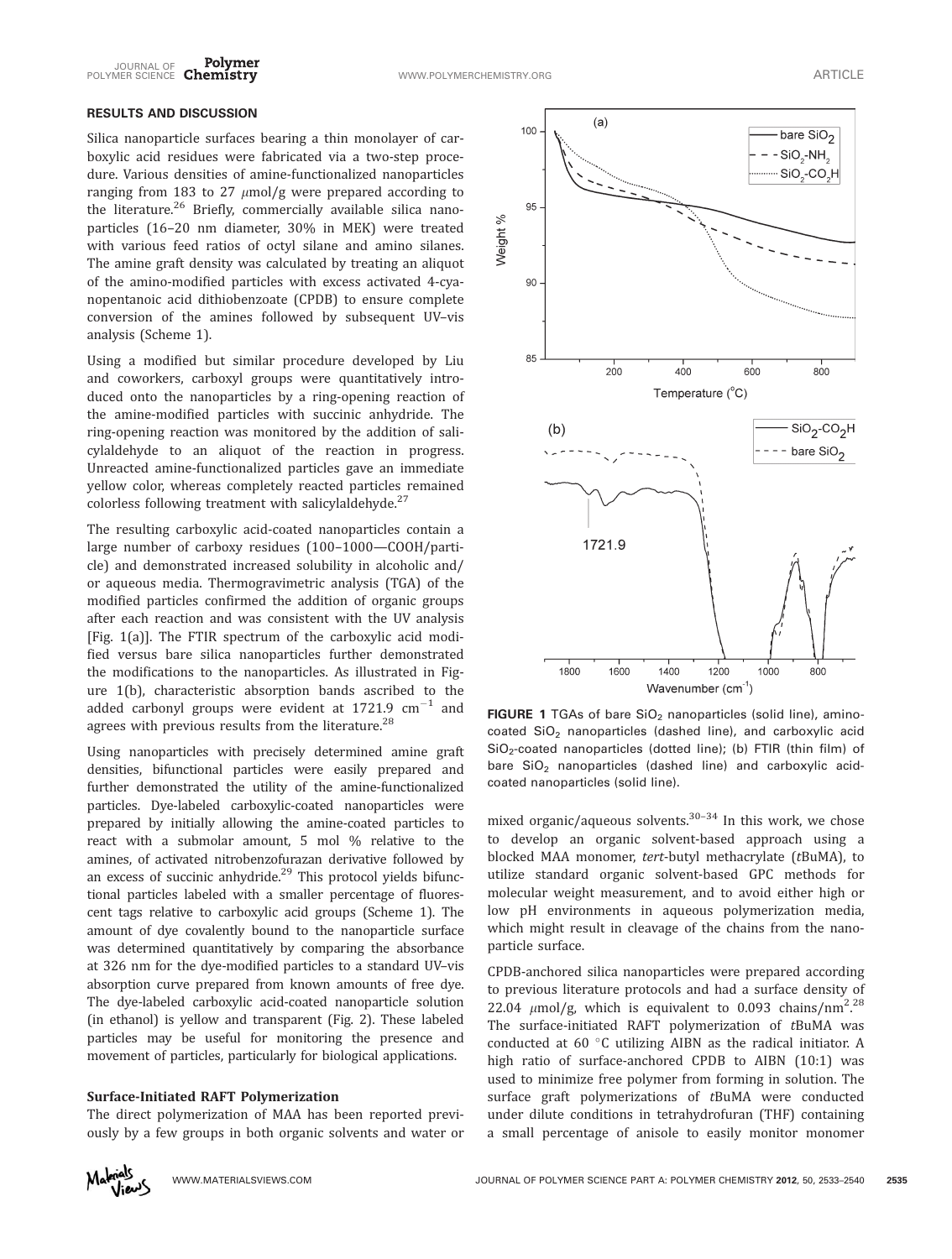

FIGURE 2 Photograph of dye-labeled carboxylic acid-coated nanoparticles in ethanol after several washes.

conversion by proton NMR. Typically, the polymerizations were carried out at a concentration of 2.4 mM with respect to the RAFT group and with a solvent to monomer ratio of 4:1. It is worth noting that more concentrated polymerizations yielded highly viscous reactions within a few hours and resulted in surface grafted polymers with increased molecular weight and polydispersity index (PDI). This could be a result of the Trommsdorff–Norrish effect, or autoacceleration effect, which predicts higher rates of polymerization with increased viscosity at the later stages of a polymerization.<sup>35</sup> The kinetic results of tBuMA polymerization mediated by CPDB-anchored nanoparticles are illustrated in Figure 3. A linear relationship between  $ln(M_0/M_t)$  (where  $M_0$  is the initial monomer concentration and  $M_t$  is the monomer concentration at time  $t$ ), and polymerization time was observed indicating a constant radical concentration throughout the polymerization. The controlled nature of the polymerization is demonstrated by the linear increase of  $M_n$  with respect to monomer conversion. In addition, excellent control over the PDI was observed over a range of monomer conversions. To investigate the effect of surface density of CPDB-anchored nanoparticles, polymerization of tBuMA mediated by CPDBanchored nanoparticles with a higher surface density of 154.14  $\mu$ mol/g, which is equivalent to 0.65 chains/nm<sup>2</sup>, was conducted using similar conditions. The kinetic results are illustrated in Figure 4. A linear relationship between  $ln(M_0)$  $M_t$ ) and polymerization time was observed, and the molecular weight obtained from GPC was in excellent agreement

with the theoretical molecular weight. The GPC traces for the surface-initiated RAFT polymerization of tBuMA from the silica nanoparticle (surface density:  $22.04 \mu mol/g$ ) are given in Figure 5. The traces were found to be monomodal and narrow over the conversion range investigated within this study.

#### Poly(MAA) Formation

The resulting surface grafted polymer chains contain tertbutyl ester side groups that can be deprotected to yield poly(MAA) grafted nanoparticles. Conventionally, tert-butyl protecting groups can be removed via acid hydrolysis, pyrolysis, or the use of TMSI $^{13,15,16}$  Exposure of the tert-butyl grafted nanoparticles to acidic media such as trifluoroacetic acid and dilute aqueous acid, at various temperatures resulted in decomposition of the grafted nanoparticles. Furthermore, heating the surface grafted particles to temperatures of 150–200  $^{\circ}$ C to induce pyrolysis also led to decomposition of the RAFT agent end group and products that



FIGURE 3 (a) Kinetic plots and (b) dependence of the GPC molecular weight (filled squares), theoretical molecular weight (solid line), and polydispersity (unfilled circles) on the conversion for the surface-initiated RAFT polymerization of tBuMA  $([tBuMA]:[CPDB]:[AIBN] = 1000:1:0.1)$  with CPDB-anchored silica nanoparticles (RAFT surface density: 22.04  $\mu$ mol/g) at 60 °C.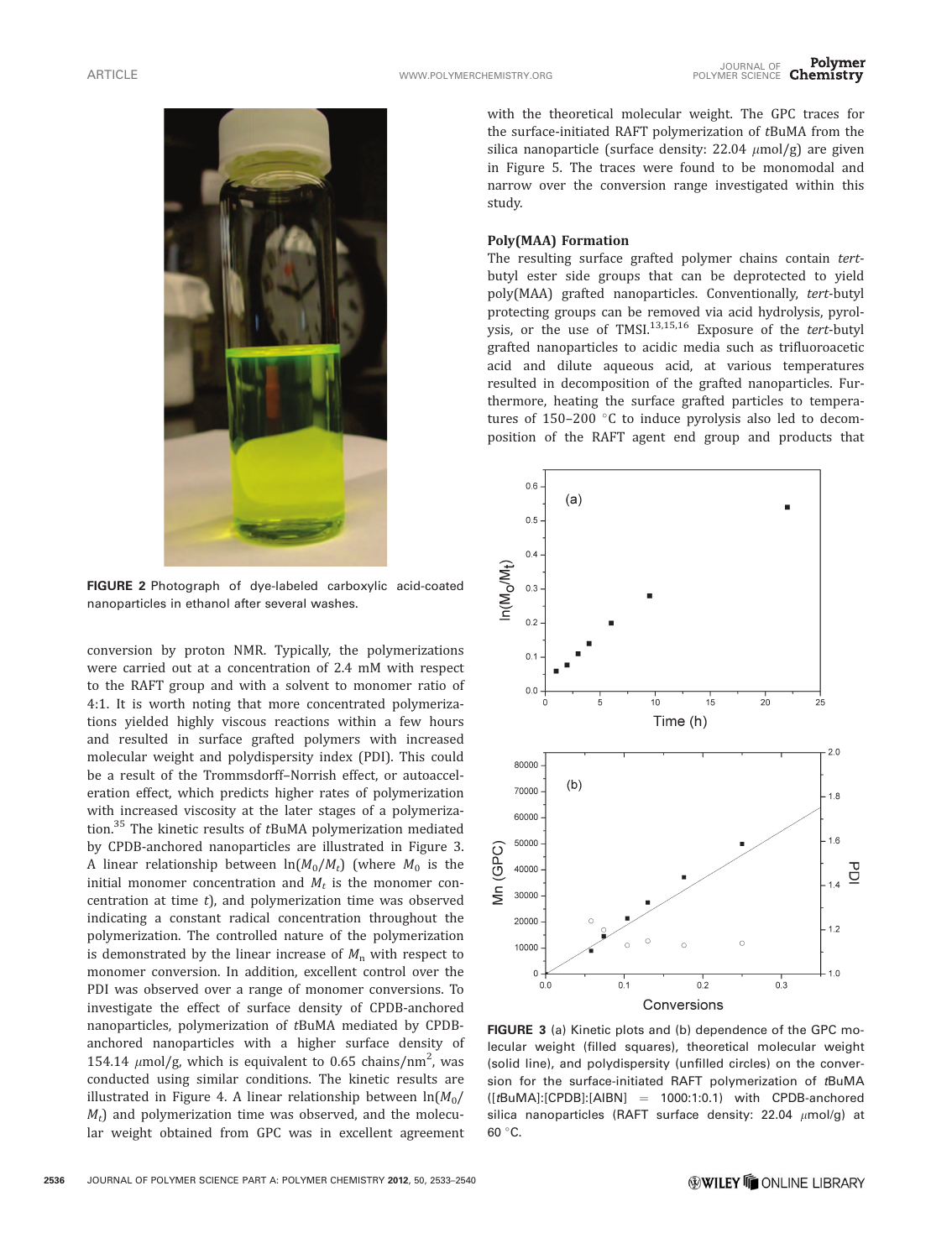

FIGURE 4 (a) Kinetic plots and (b) dependence of the GPC molecular weight (filled squares), theoretical molecular weight (solid line), and polydispersity (unfilled circles) on the conversion for the surface-initiated RAFT polymerization of tBuMA  $([tBuMA]:[CPDB]:[AIBN] = 1000:1:0.1)$  with CPDB-anchored silica nanoparticles (RAFT surface density: 154.14  $\mu$ mol/g) at 60 °C.

could not be easily redispersed. Deprotection of the tertbutyl ester proceeded in the presence of excess iodotrimethysilane; however, it was found that cleavage of the tertbutyl groups with TMSI in the presence of the thiocarbonylthio end groups yielded particles with ill-defined end groups and subsequently resulted in agglomeration. It was speculated that because of its Lewis acidic character, TMSI can coordinate to the thiocarbonyl end groups resulting in decomposition of the thiocarbonylthio to the free thiol followed by oxidative coupling that resulted in nanoparticle agglomeration. Therefore, poly(tBuMA) grafted nanoparticles were subjected to end group modification by treatment with excess AIBN prior to deprotection.<sup>36,37</sup> Conversion of the thiocarbonylthio end group proceeded smoothly and was confirmed by the disappearance of the strong absorption peak at 300 nm as indicated by UV–vis analysis in Figure 6. The newly modified particles were then exposed to excess TMSI to remove the tert-butyl groups as shown in Scheme 2.



FIGURE 5 GPC traces for the RAFT polymerization of tBuMA mediated with surface-anchored CPDB at different conversions (a–f).

Analysis of the nanoparticles by FTIR (Fig. 7) revealed the complete disappearance of strong absorption peaks representing the *tert*-butyl side chains at  $\sim$ 2900 cm<sup>-1</sup> after treatment with TMSI. Furthermore, the appearance of a broad peak at 3500–2700  $\rm cm^{-1}$ , ascribed to the carboxylic—OH, and the broadening of the carbonyl stretch at 1700  $cm^{-1}$ confirmed the successful formation of poly(MAA) grafted nanoparticles. The newly modified nanoparticles, decorated with thousands of acid moieties, displayed excellent solubility in alcoholic-based solvents, aqueous media, and mixtures thereof while remaining insoluble in solvents such as chloroform and THF. Figure 8 shows the  $^{1} \mathrm{H}$  NMR spectra of the polymer grafted silica nanoparticles before and after exposure to TMSI and further confirmed the successful formation of PAA grafted nanoparticles. The signal located at 1.40 ppm, arising from the tert-butyl groups completely disappeared



FIGURE 6 The UV-vis absorption spectra of poly(tBuMA) grafted silica nanoparticles (A) with thiocarbonylthio end group and (B) after treatment with AIBN.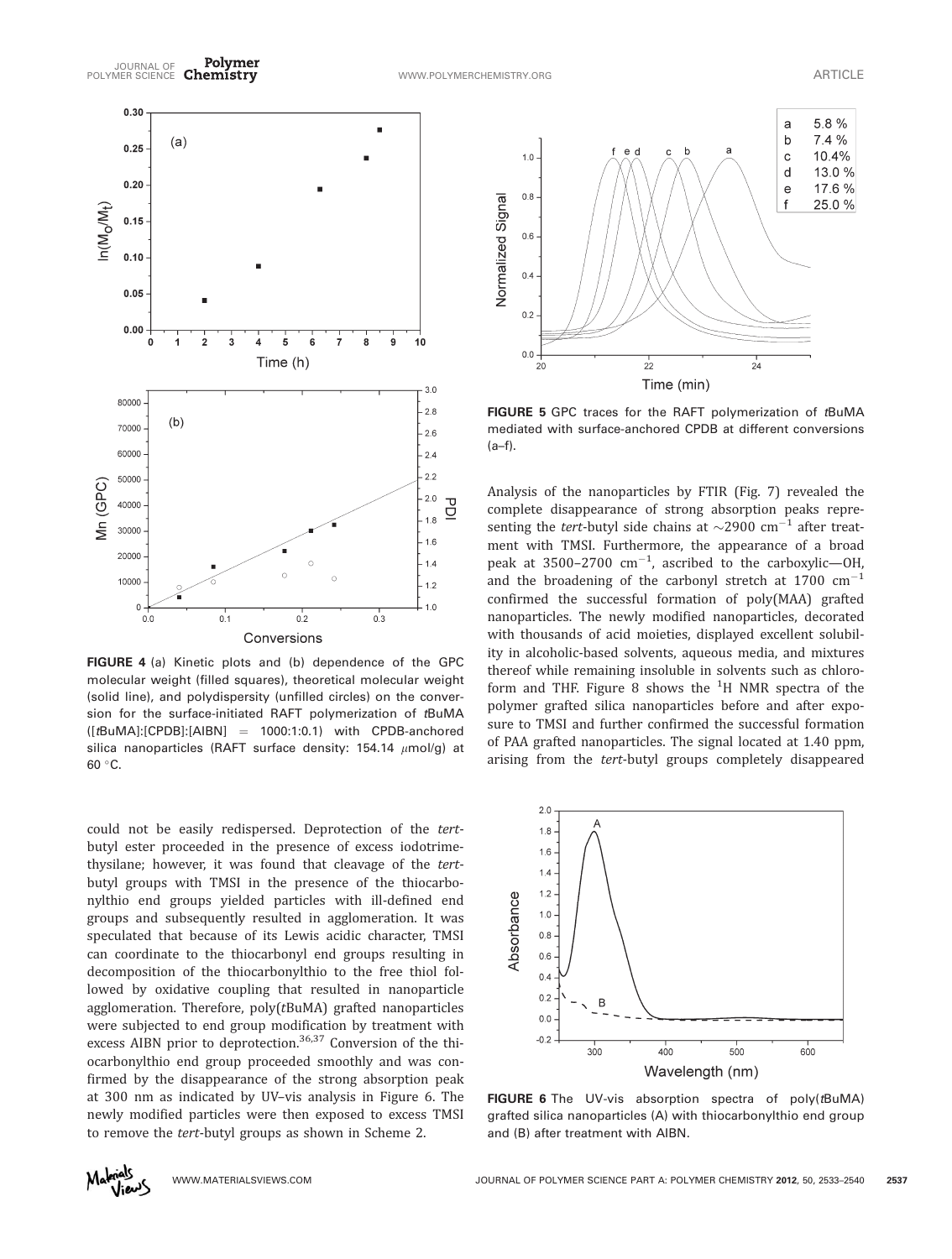

SCHEME 2 Synthesis of poly(tBuMA) particles, end group modification, and cleavage to poly(MAA).

following treatment with TMSI. Figure 9 shows the TGA in nitrogen of poly(MAA) grafted silica nanoparticles. The poly(MAA) (surface density: 0.23 chains/nm<sup>2</sup>) accounted for 79.3% by weight in the nanocomposites, which was consistent with the UV analysis. Figure 10 shows the TEM image of poly(MAA) grafted silica nanoparticles and indicates that the diameter of the individual poly(MAA)-coated silica nanoparticles was around 30 nm.

### EXPERIMENTAL

#### Materials

Unless otherwise specified, all chemicals were purchased from Acros and used as received. CPDB-anchored silica nanoparticles were prepared according to the literature.<sup>26</sup> Tertbutylmethacrylate (99%; Acros) was passed through basic alumina to remove inhibitor. AIBN was recrystallized from ethanol.

#### Instrumentation

NMR spectra were recorded on a Varian 300 using  $CDCl<sub>3</sub>$  or  $CD<sub>3</sub>OD$  as the solvent. Molecular weights and molecular weight distributions were determined using a Waters gel permeation chromatograph equipped with a 515 HPLC pump, 2410 refractive index detector, three Styragel columns



FIGURE 7 IR spectra of  $SiO<sub>2</sub>-g-poly(tBuMA)$  (a) after and (b) before TMSI hydrolysis.

(HR1, HR3, and HR4 in the effective molecular weight range of 100–5000, 500–30,000, and 5000–500,000, respectively) with THF as eluent at 30  $^{\circ}$ C and a flow rate of 1.0 mL/min. The GPC system was calibrated with poly(methyl methacrylate) standards obtained from Polymer Labs. FTIR spectra were measured by a BioRad Excalibur FTS3000. UV–vis absorption spectra were taken on a Perkin-Elmer Lamda 4C UV–vis spectrophotometer.

## Synthesis of Carboxylic Acid-Coated Nanoparticles Via Ring-Opening Reaction

Amine-functionalized silica nanoparticles were prepared according to the literature. $26$  To a solution of amine-modified nanoparticles (330 mg, 41.7  $\mu$ mol amine group) in THF (10 mL), succinic anhydride (42 mg, 0.417 mmol) was added as a 1 mM solution in DMF. The reaction was allowed to stir at room temperature (RT). After 16 h, the reaction solution was precipitated into diethyl ether (250 mL), and the particles were recovered by centrifugation at 5000 rpm for 10 min. The particles were dissolved in ethanol (5 mL) and reprecipitated in diethyl ether (150 mL). The particles were again collected by centrifugation and dispersed in ethanol (10 mL).

## Preparation of Dye and Carboxylic Acid-Functionalized Silica Nanoparticles

NBD-NHS, N-[2-{N-(7′-Nitrobenz-2′-oxa-1′,3′-diazol-4′-yl)amino} ethyl-carbonyloxy] succinimide (2.72 mg, 7.786  $\mu$ mol),



FIGURE 8<sup>1</sup>H NMR spectra of nanoparticles grafted with (a) poly(tBuMA) and (b) poly(MAA) grafted silica nanoparticles.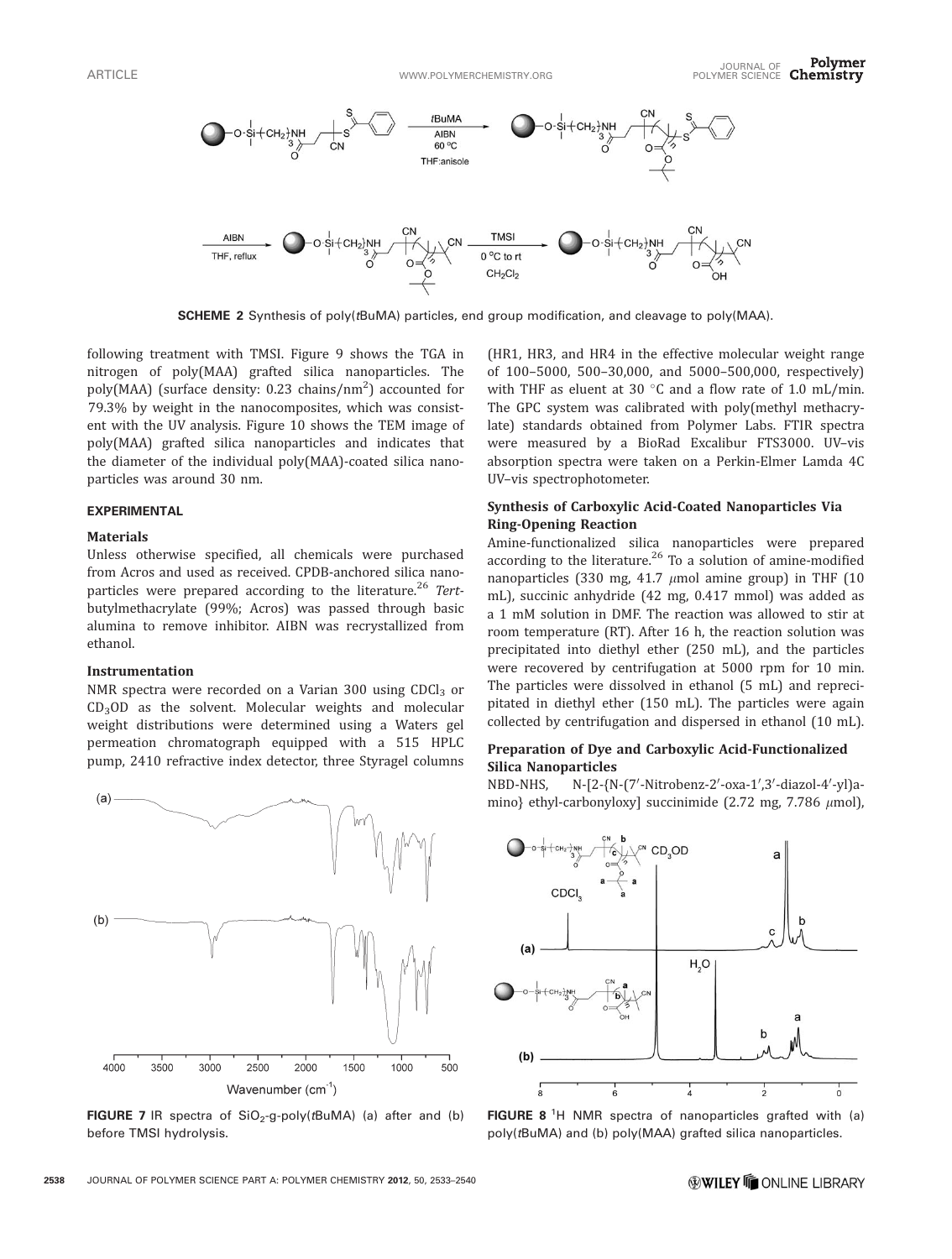as a solution in THF, was added dropwise to amino-functionalized silica nanoparticles (2.6 g, 56.9  $\mu$ mol/g) dispersed in THF (30 mL). The reaction was stirred at RT. After 3 h, succinic anhydride (7.0 mg, 0.7 mmol) was added as a 1 mM solution in DMF, and the mixture was stirred overnight. The reaction solution was then poured into 200 mL of ethyl ether. The particles were recovered by centrifugation at 3000 rpm for 5 min. The particles were then redispersed in 30 mL of ethanol and reprecipitated in ethyl ether (200 mL). This procedure was repeated three more times until the supernatant remained colorless. The NBD-NHS and carboxylic acid-anchored silica nanoparticles were finally dissolved in ethanol (44.8 g/L). The NBD-NHS accounted for 4.8% in the total functionalized surface groups.

# Graft Polymerization of tBuMA from CPDB-Anchored Silica Nanoparticles

In a dried Schlenk flask, CPDB-anchored silica (0.50 g, 22.04  $\mu$ mol/g) was dissolved in THF (6.48 mL) followed by the addition of anisole (0.72 mL). To this solution, tBuMA (1.8 mL) and AIBN (220  $\mu$ L, 0.005 M in THF) were added. The mixture was degassed by three freeze–pump–thaw cycles, back filled with nitrogen and then placed in an oil bath preset at 60 $\degree$ C. A small of amount of the reaction mixture (1 mL) was withdrawn at various intervals to measure monomer conversion by NMR analysis. The polymerization was quenched by submersion of the reaction vessel in ice water. The polymer solution was precipitated into a methanol:water mixture (4:1), filtered, and dried under vacuum for 30 min. The polymer grafted particles were redispersed in THF, dried over magnesium sulfate, and filtered.

# Cleavage of Grafted Poly(tBuMA) from Silica Nanoparticles

Typically, poly(tBuMA) grafted silica nanoparticles (20–30 mg) were dissolved in THF (3 mL). HF, hydrofluoric acid (0.5 mL, 49% in aq) was added to the solution and allowed to stir overnight at RT. The solution was poured into a PTFE Petri dish, and the volatiles were evaporated in a fume hood overnight. Following evaporation, the Petri dish was placed



FIGURE 9 TGA in nitrogen of poly(MAA) grafted silica nanoparticles.



FIGURE 10 TEM image of poly(MAA) grafted silica nanoparticles.

in vacuum oven for an additional 2 h. The recovered tBuMA polymer chains were dispersed in THF (1–2 mL) and subjected to GPC analysis.

# Removal of Thiocarbonylthio End Group

A solution of poly(tBuMA) grafted silica nanoparticles (405 mg, 1 equiv end group) in THF (40 mL) was degassed with a stream of  $N_2$  for 15 min followed by the addition of AIBN (40 mg, 10 equiv). The reaction was heated to reflux for 2 h and cooled to RT. The solution was concentrated to  $\sim$ 10 mL in vacuo and precipitated into a methanol:water mixture (4:1). The polymer solution was filtered and dried under vacuum for 30 min. The polymer grafted particles were redispersed in  $CH<sub>2</sub>Cl<sub>2</sub>$ , dried over sodium sulfate, and filtered.

## Ester Cleavage of Poly(tBuMA)

A solution of poly(tBuMA) grafted silica nanoparticles (400 mg, 1 equiv of tert-butyl) in  $CH_2Cl_2$  (50 mL) was cooled to  $0^{\circ}$ C. TMSI (4 mL, 10 equiv) was added dropwise to the solution. The solution was allowed to warm to RT and stirred for an additional 16 h. The solution was concentrated under reduced pressure and precipitated into diethyl ether. The polymer was redispersed into methanol. This dissolution–precipitation process was repeated until the polymer remained white.

### **CONCLUSIONS**

A convenient method for the preparation of silica nanoparticles bearing carboxylic acid residues was developed. First, a monolayer of carboxylic acid residues was attached to the nanoparticles by treating amino-modified particles with succinic anhydride. Furthermore, the addition of a small amount of an amine reactive fluorescent dye followed by excess succinic anhydride yielded bifunctional nanoparticles. Second, surface-initiated RAFT polymerization of tBuMA from the surface of the silica nanoparticles was conducted to yield grafted polymers with controlled molecular weights and narrow polydispersities. Postmodifications of the surface grafted polymer were successfully performed to convert the